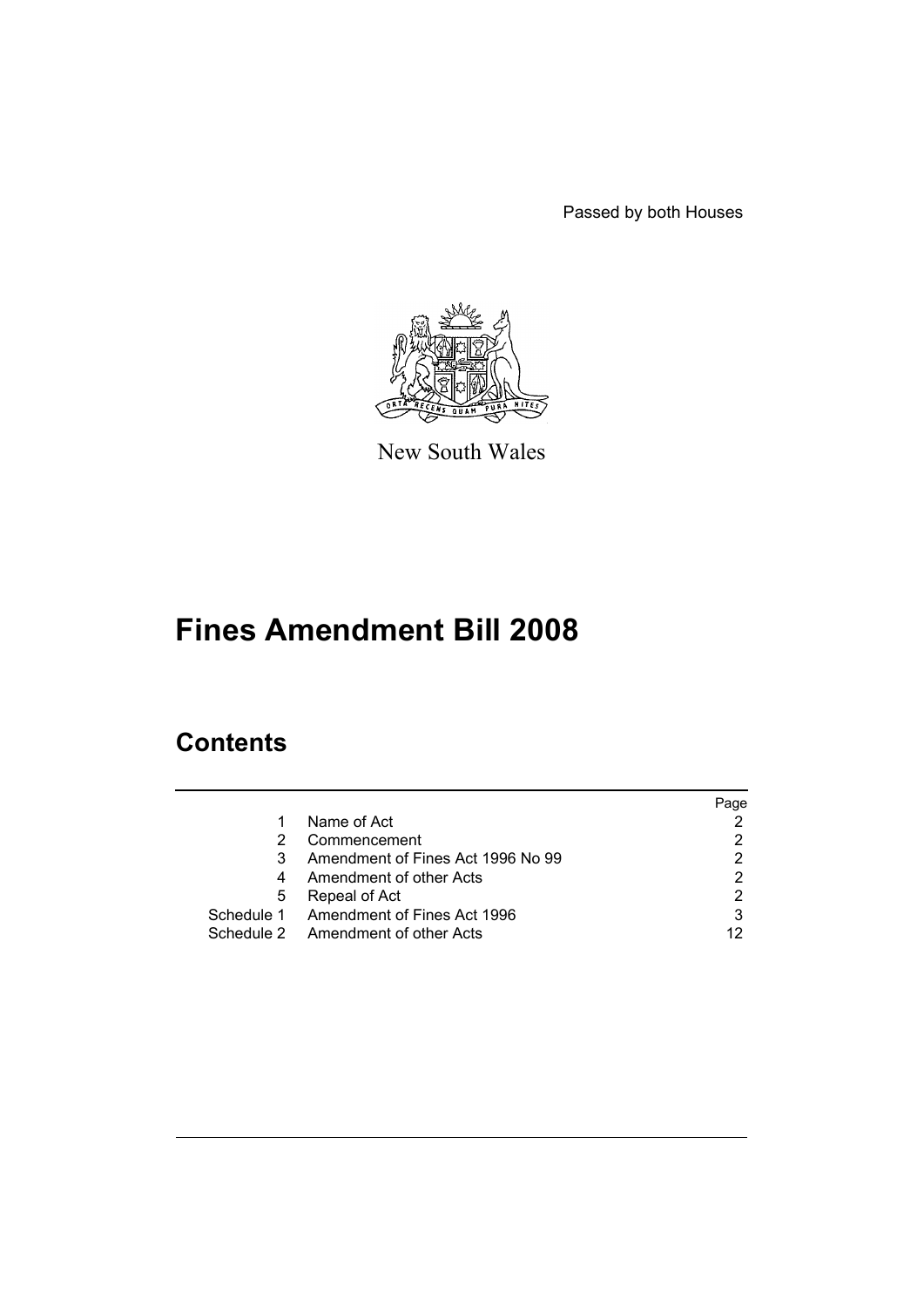*I certify that this public bill, which originated in the Legislative Assembly, has finally passed the Legislative Council and the Legislative Assembly of New South Wales.*

> *Clerk of the Legislative Assembly. Legislative Assembly, Sydney, , 2008*



New South Wales

# **Fines Amendment Bill 2008**

Act No , 2008

An Act to amend the *Fines Act 1996* in relation to the enforcement of fines and in relation to other matters concerning the administration of that Act; and for other purposes.

*I have examined this bill and find it to correspond in all respects with the bill as finally passed by both Houses.*

*Assistant Speaker of the Legislative Assembly.*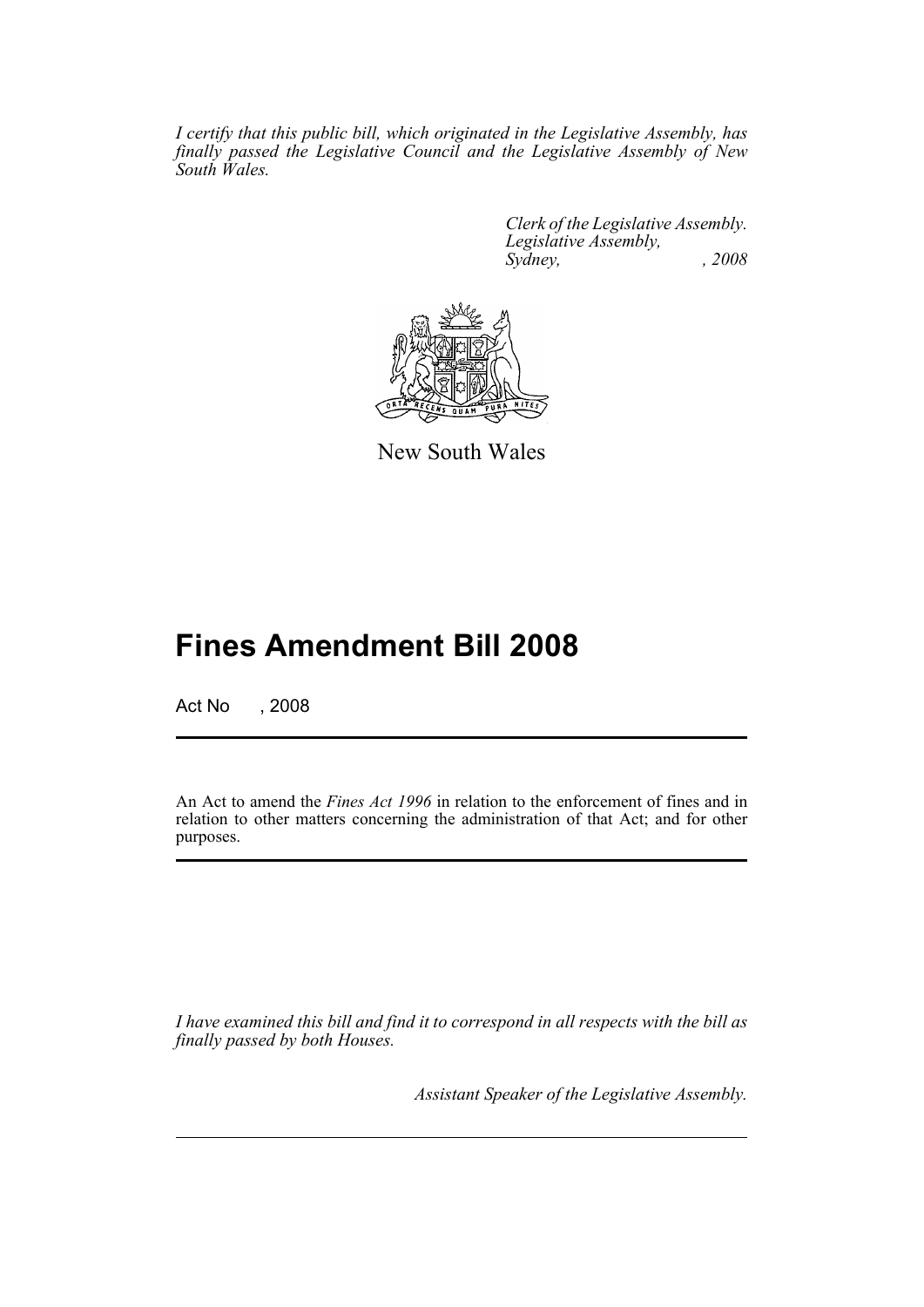# <span id="page-2-0"></span>**The Legislature of New South Wales enacts:**

### **1 Name of Act**

This Act is the *Fines Amendment Act 2008*.

# <span id="page-2-1"></span>**2 Commencement**

This Act commences on the date of assent to this Act.

# <span id="page-2-2"></span>**3 Amendment of Fines Act 1996 No 99**

The *Fines Act 1996* is amended as set out in Schedule 1.

# <span id="page-2-3"></span>**4 Amendment of other Acts**

The Acts specified in Schedule 2 are amended as set out in that Schedule.

### <span id="page-2-4"></span>**5 Repeal of Act**

- (1) This Act is repealed on the day following the day on which this Act commences.
- (2) The repeal of this Act does not, because of the operation of section 30 of the *Interpretation Act 1987*, affect any amendment made by this Act.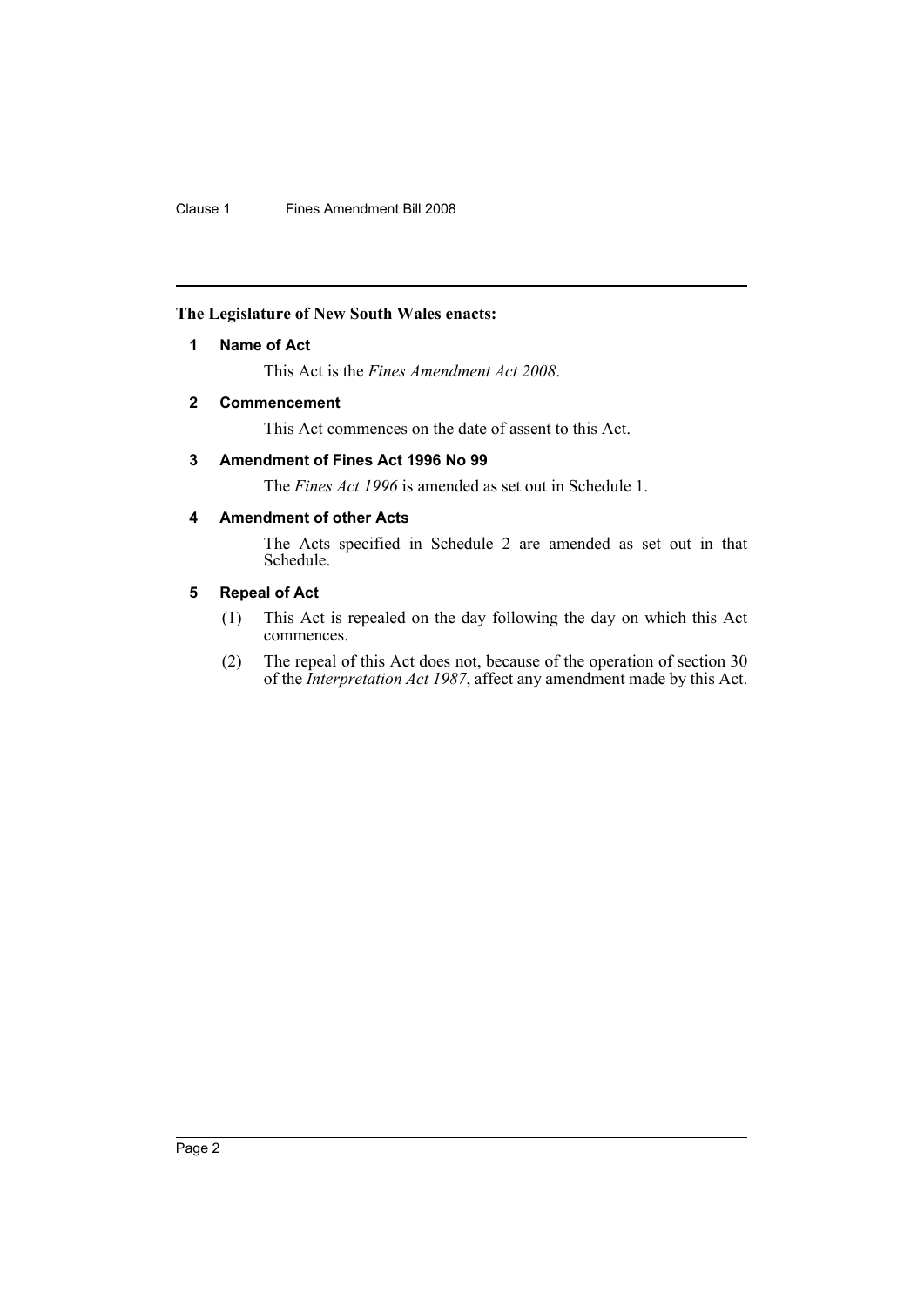Amendment of Fines Act 1996 Schedule 1

# <span id="page-3-0"></span>**Schedule 1 Amendment of Fines Act 1996**

(Section 3)

**[1] Section 15, heading**

Insert "**fine**" after "**court**".

#### **[2] Section 23 Payment of amount required by penalty notice**

Insert after section 23 (1):

(1A) A person may pay the amount by part payments. However, the full amount payable under a penalty notice is to be paid within the time required by the notice.

# **[3] Section 23 (2)**

Omit "that amount". Insert instead "the full amount under a penalty notice".

#### **[4] Section 23A**

Insert after section 23:

#### **23A Person may elect to have matter dealt with by court**

- (1) A person alleged to have committed or to be guilty of the offence to which a penalty notice relates:
	- (a) has the right to elect to have the matter dealt with by a court instead of under the statutory provision providing for the issue of the penalty notice, and
	- (b) may make that election:
		- (i) in the manner specified in that statutory provision, or
		- (ii) if no manner is specified in that statutory provision—in the manner specified in the penalty notice, or
		- (iii) if no manner is specified in that statutory provision or in the penalty notice—in the manner specified by the regulations.
- (2) A person may make such an election even if the whole or part of the amount payable under the penalty notice has been paid, but such an election may not be made later than 90 days after the penalty notice was served.
- (3) If a person elects under this section to have a matter dealt with by a court after any amount payable under the penalty notice has been paid: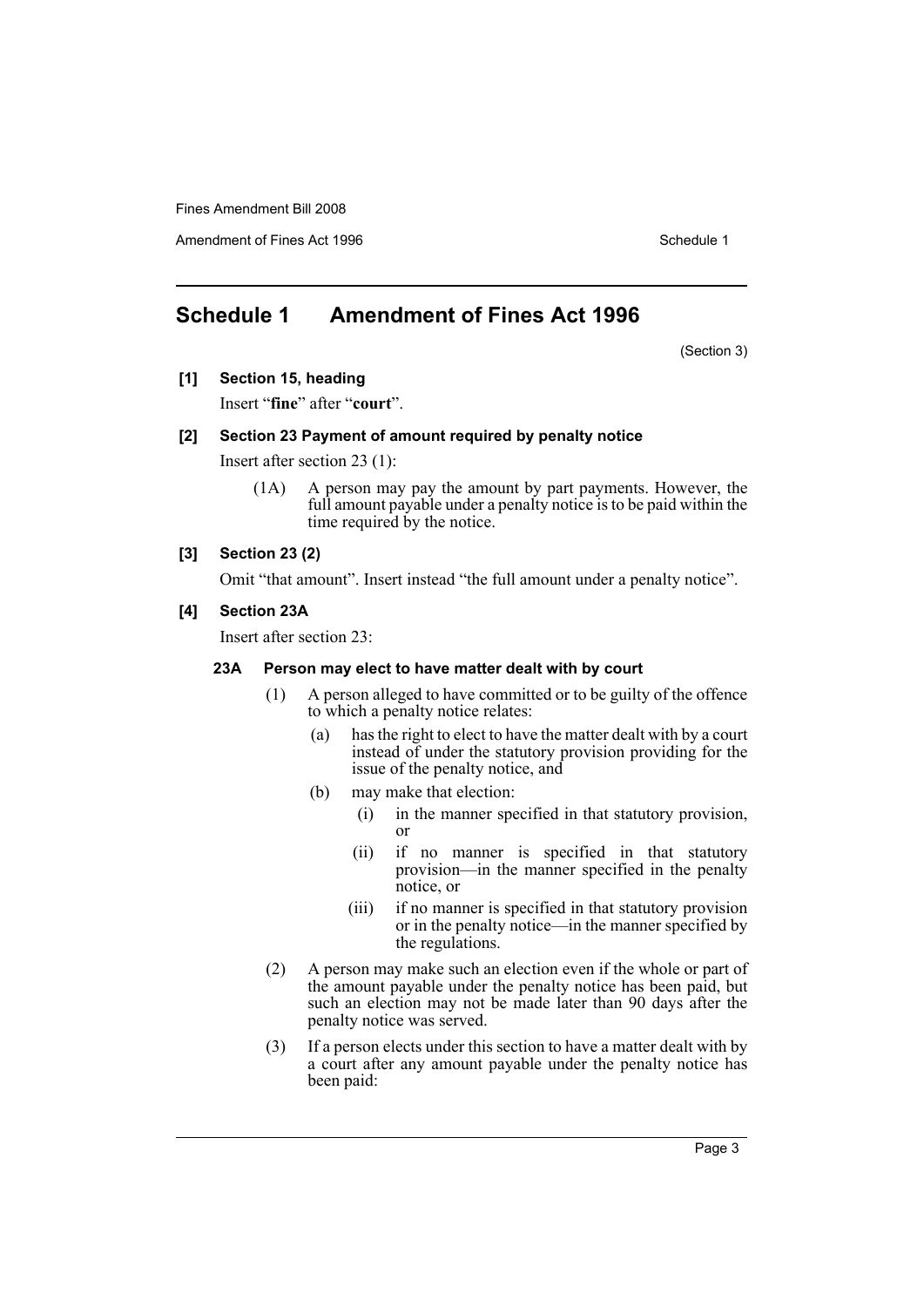Schedule 1 Amendment of Fines Act 1996

- (a) section 23 (2) and the corresponding provision of the statutory provision under which the penalty notice was issued (being the provision that provides that if an amount is paid under the penalty notice, no person is liable to any further proceedings for the alleged offence concerned) then cease to have effect, and
- (b) any action taken to record demerit points against the person in the demerit points register kept under the *Road Transport (Driver Licensing) Act 1998* because of that payment is to be reversed by the Roads and Traffic Authority, and
- (c) the amount that has been paid under the penalty notice is repayable to the person to whom the penalty notice was directed.

### **[5] Sections 24, 26, 27 (1) (b), 34 and 42 (1) (d) and (2) (b)**

Omit "the amount" wherever occurring. Insert instead "the full amount".

# **[6] Section 27 What a penalty reminder notice must say**

Omit "make the payment" from section 27 (1) (a).

Insert instead "pay the full amount (or, if one or more part payments of that full amount have been paid, the remaining amount)".

# **[7] Sections 28 (2) (c) and 61 (3) (c)**

Omit "statutory declaration under section 38" wherever occurring.

Insert instead "notice given under section 38 (1) (a)".

# **[8] Section 33 Payment under penalty reminder notice**

Insert at the end of the section:

(2) A person may pay the amount by part payments. However, the full amount payable under a penalty notice is to be paid within the time required by the penalty reminder notice.

### **[9] Section 35 Alleged offender's right to elect to have matter dealt with by court**

Insert "reminder" after "penalty".

#### **[10] Section 36 How person may elect to have matter dealt with by court**

Omit section 36 (1) and (2). Insert instead:

(1) A person may elect to have a matter dealt with by a court by serving on the appropriate officer or other person or body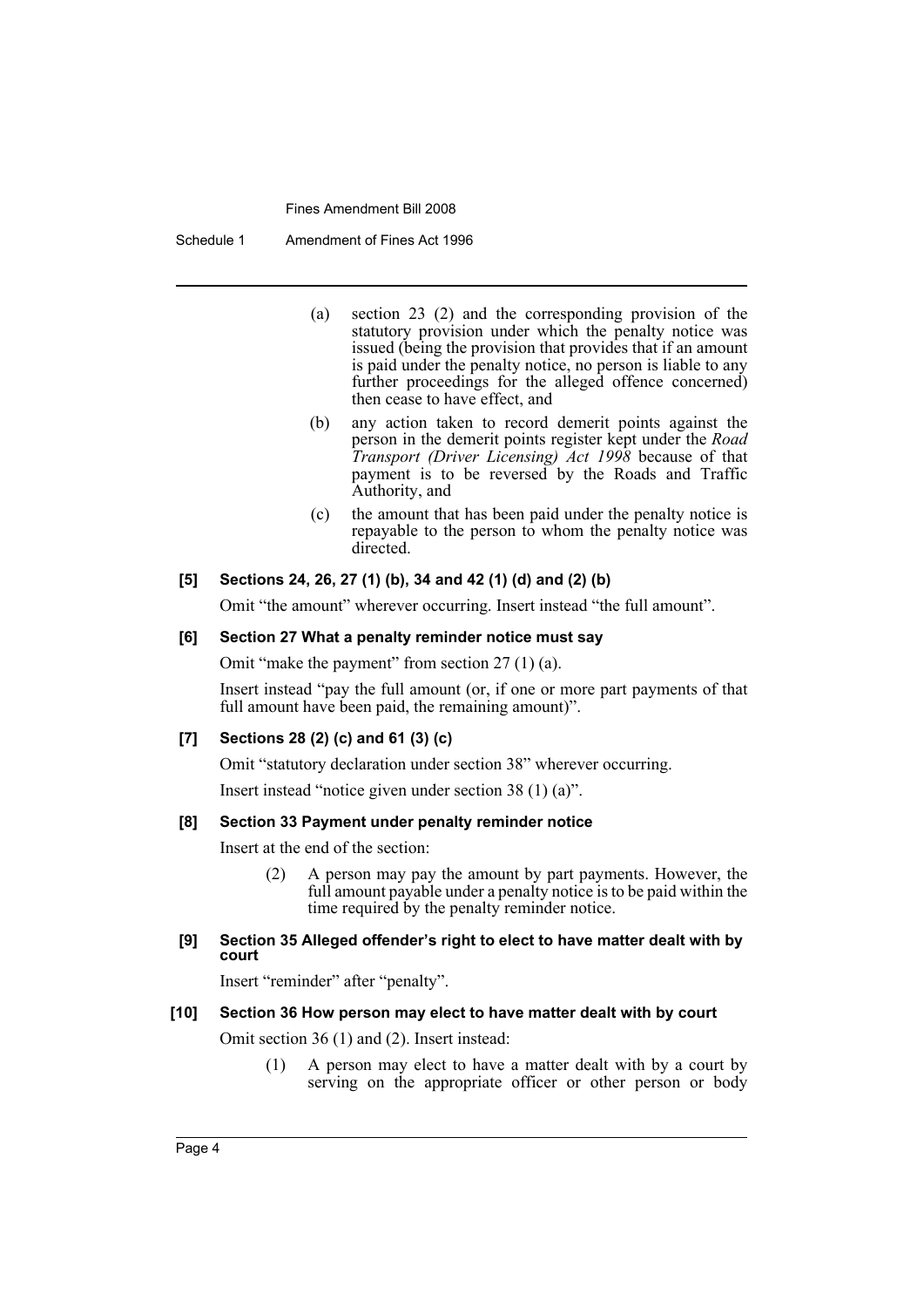Amendment of Fines Act 1996 Schedule 1

specified in the penalty reminder notice a written statement that the person so elects.

- (1A) Subject to subsection (2), a person may make such an election even if the whole or part of the amount payable under the penalty notice has been paid.
	- (2) The statement must be served within the following time periods:
		- (a) if no part of the amount payable under the penalty notice has been paid, on or before the due date specified in the penalty reminder notice for payment in relation to the offence concerned,
		- (b) if the whole or any part of that amount has been paid, not later than 90 days after the penalty notice was served.

#### **[11] Section 36 (5)**

Insert after section 36 (4):

- (5) If a person elects under this section to have a matter dealt with by a court after any amount payable under the penalty notice has been paid:
	- (a) section 23 (2) and the corresponding provision of the statutory provision under which the penalty notice was issued (being the provision that provides that if an amount is paid under the penalty notice, no person is liable to any further proceedings for the alleged offence concerned) then cease to have effect, and
	- (b) any action taken to record demerit points against the person in the demerit points register kept under the *Road Transport (Driver Licensing) Act 1998* because of that payment is to be reversed by the Roads and Traffic Authority, and
	- (c) the amount that has been paid under the penalty notice is repayable to the person to whom the penalty notice was directed.

#### **[12] Section 38 Circumstances in which person issued with penalty reminder notice for vehicle or vessel offence is not liable to pay penalty**

Omit section 38 (1) (a) and (b). Insert instead:

(a) on or before the due date specified in the penalty reminder notice, gives notice in accordance with subsection (1A) of the name and address of some other person who was in charge of the vehicle or vessel concerned at all relevant times relating to the offence, or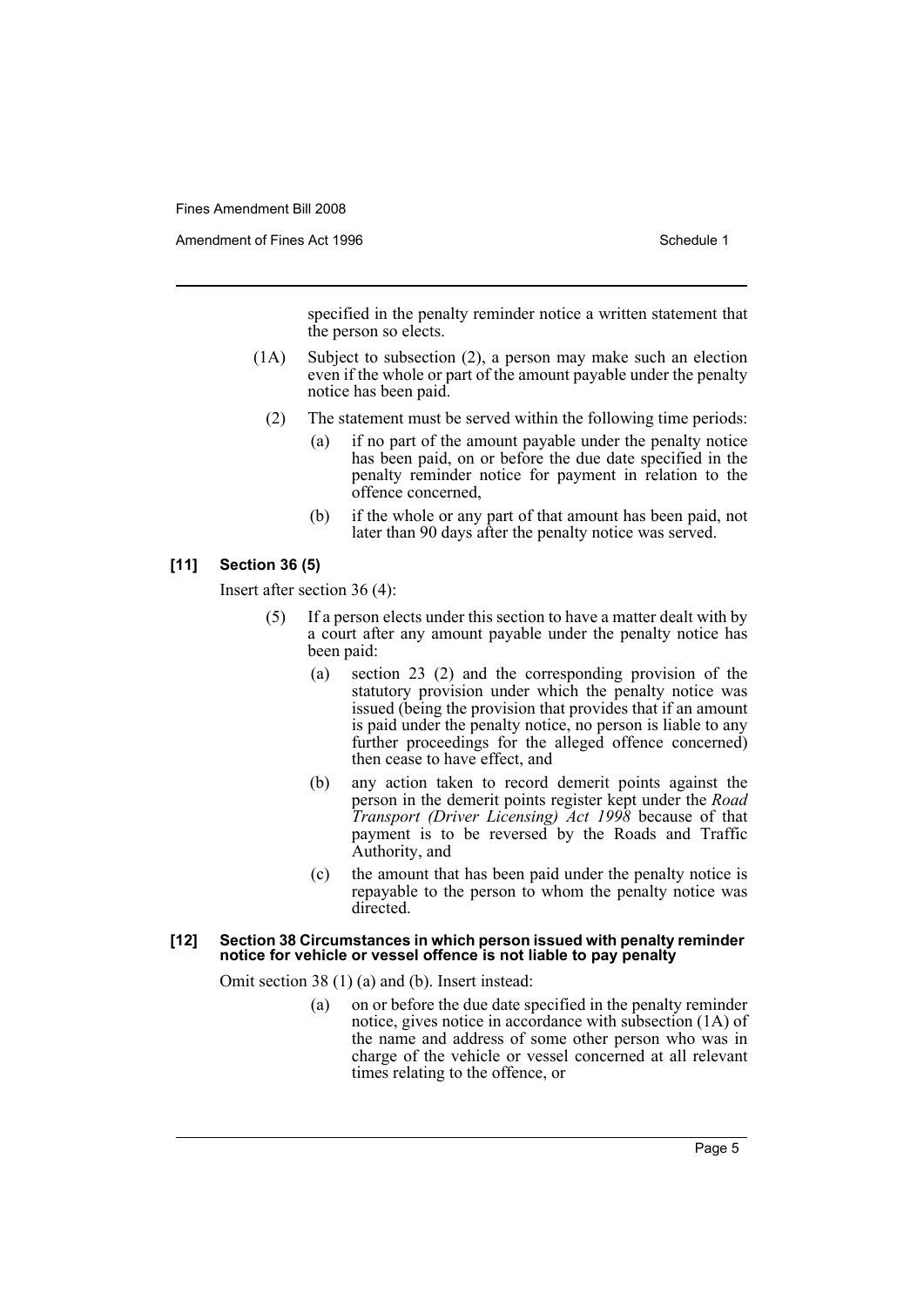Schedule 1 Amendment of Fines Act 1996

(b) satisfies the appropriate officer for the penalty notice to which the penalty reminder notice relates (or other person or body specified in the penalty reminder notice) that the person did not know and could not with reasonable diligence have ascertained that name and address.

#### **[13] Section 38 (1A)**

Insert after section 38 (1):

- (1A) A notice for the purposes of subsection (1) (a) must:
	- (a) be verified by statutory declaration, and
	- (b) be given to the appropriate officer for the penalty notice to which the penalty reminder notice relates (or other person or body specified in the penalty reminder notice).

#### **[14] Section 38 (2)**

Omit "statutory declaration under subsection (1)".

Insert instead "notice under subsection (1) (a) that is verified by statutory declaration".

#### **[15] Section 38 (3)**

Omit "statutory declaration" wherever occurring. Insert instead "notice".

# **[16] Section 38 (3A) and (3B)**

Insert after section 38 (3):

- (3A) A person must not, in a notice given under subsection (1) (a), make a statement or provide information knowing that it is false or misleading in a material particular. Maximum penalty: 50 penalty units.
- (3B) If the same facts establish an offence under this section and an offence under the *Oaths Act 1900*, the person is not liable to be convicted of both offences.

#### **[17] Section 38 (4)**

Omit the definition of *statutory declaration*.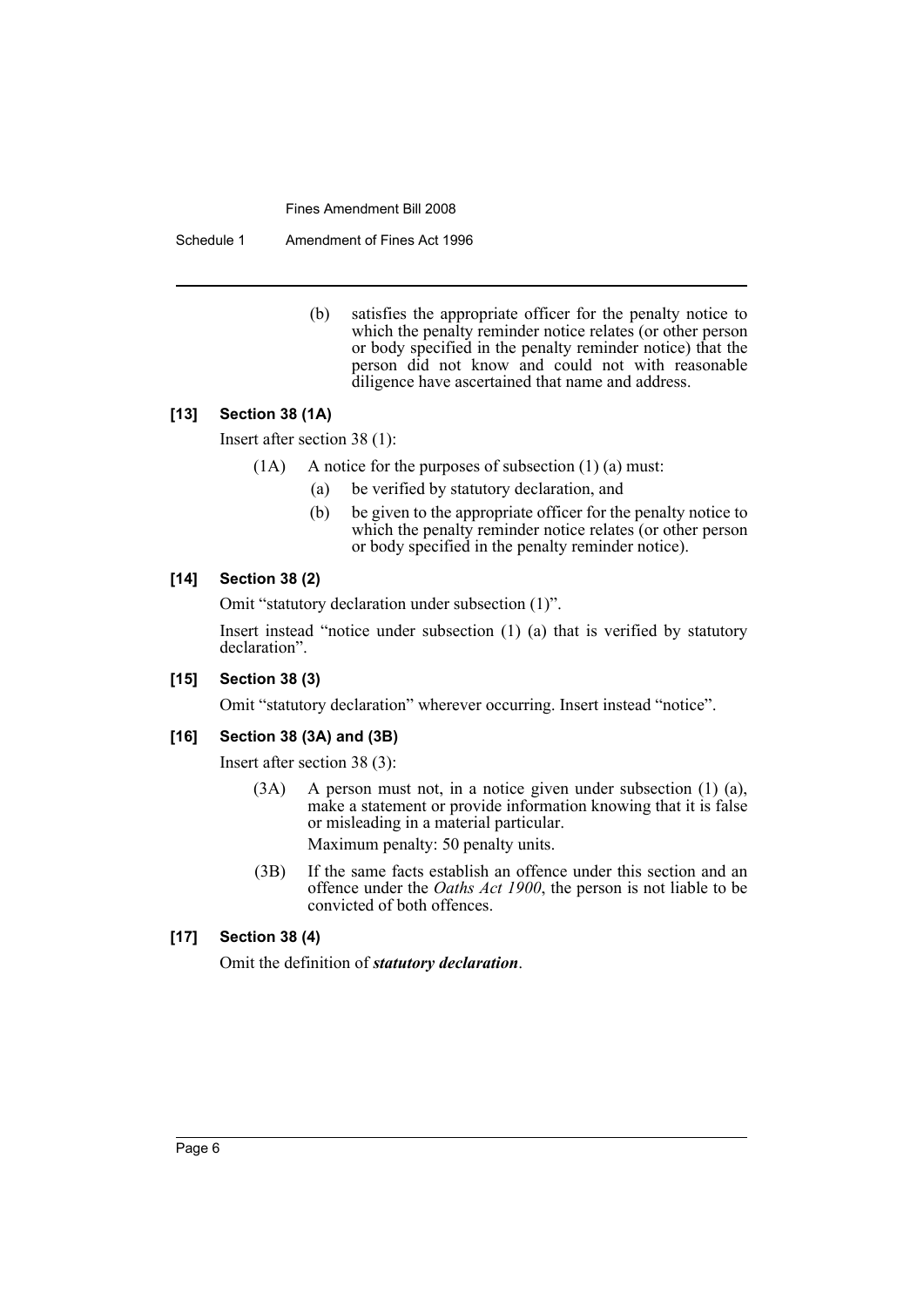Amendment of Fines Act 1996 Schedule 1

#### **[18] Section 41**

Omit the section. Insert instead:

#### **41 How are penalty notice enforcement orders made?**

The State Debt Recovery Office may, on application by an appropriate officer for a penalty notice or its own initiative, make a penalty notice enforcement order.

#### **[19] Section 42 When a penalty notice enforcement order may be made**

Insert "made by an appropriate officer" after "enforcement order" in section 42 (2).

# **[20] Section 49 Determination of applications by State Debt Recovery Office**

Omit "made" from section 49 (2) (a). Insert instead "served".

#### **[21] Section 49 (2) (a1)**

Insert after section 49 (2) (a):

(a1) the penalty reminder notice, or both the penalty notice and the penalty reminder notice, in relation to a particular offence were returned as being undelivered to its sender after being sent to the person at the person's recently reported address (within the meaning of section 126A) and notice of the enforcement order was served on the person at a different address, or

# **[22] Section 49 (8)**

Insert after section 49 (7):

(8) For the avoidance of doubt, the State Debt Recovery Office may grant an application for annulment (and annul the penalty notice enforcement order) on the ground that the person was not aware that a penalty notice had been issued until the enforcement order was served even if section 126A (1) permitted the issue and service of a penalty reminder notice in relation to a particular offence referred to in the enforcement order or section 126A (2) permitted the making of the penalty notice enforcement order (or both).

#### **[23] Section 51 Proceedings for alleged offence if penalty notice enforcement order annulled**

Omit "fine enforcement order" from section 51 (1).

Insert instead "penalty notice enforcement order".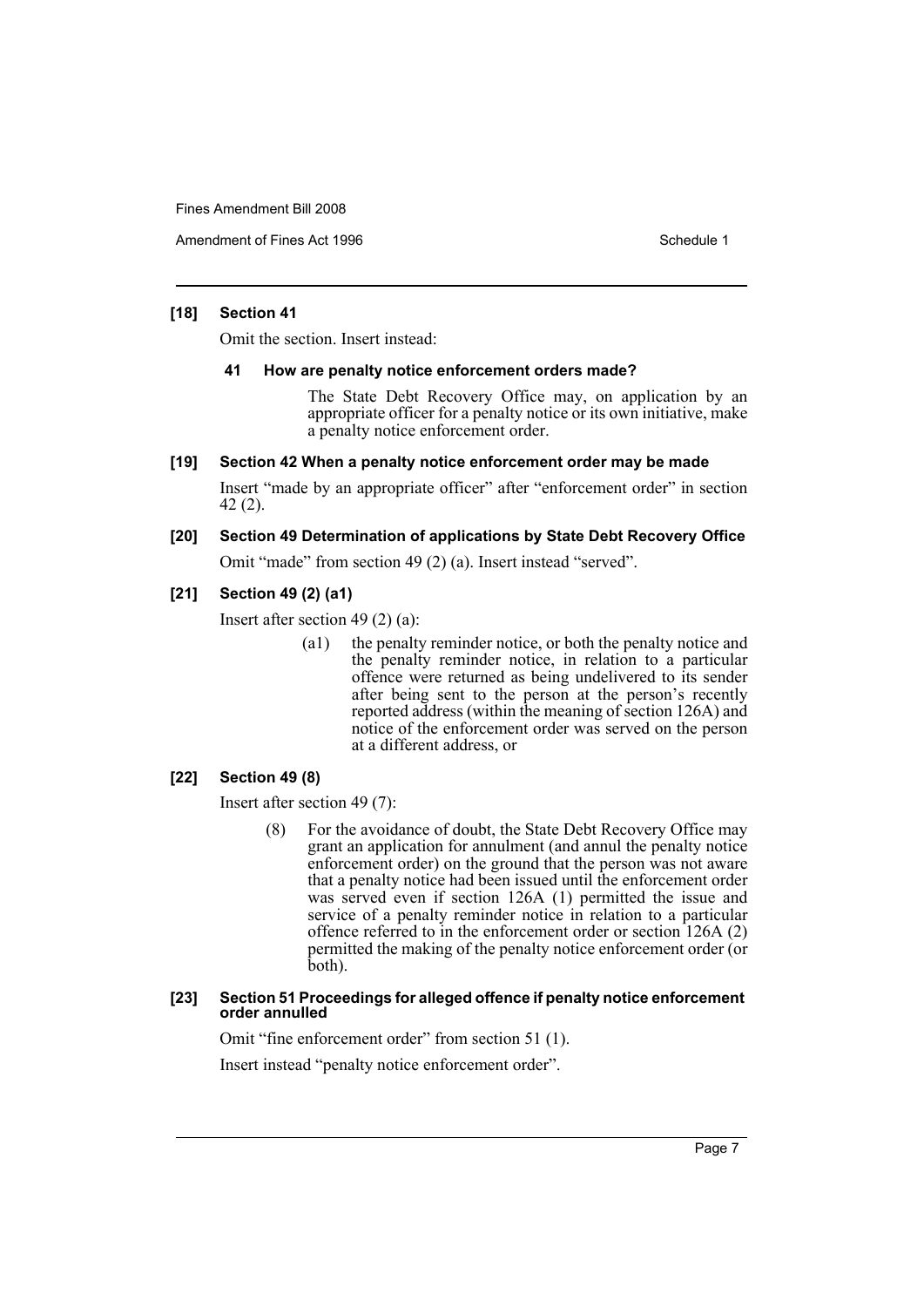Schedule 1 Amendment of Fines Act 1996

## **[24] Section 51 (4)**

Omit the subsection. Insert instead:

- (4) For the purposes of hearing and determining the matter, a court attendance notice in relation to each alleged offence to which the annulment of the penalty notice enforcement order relates is taken:
	- (a) to have been filed when the penalty notice enforcement order was made, and
	- (b) to have been filed by the appropriate officer for the penalty notice.

# **[25] Section 52 Provisions relating to annulment of enforcement orders**

Omit section 52 (2).

# **[26] Section 100 Time to pay**

Insert after section 100 (4):

(4A) An order allowing further time to pay a fine may be amended or revoked by a further order made on the application of the person liable to pay the fine or on the State Debt Recovery Office's own initiative.

#### **[27] Section 114 Functions of Office**

Omit section 114 (1A) (a). Insert instead:

- (a) may enter into arrangements with persons who issue penalty notices, or on whose behalf penalty notices are issued, for or with respect to such penalty notices, including but not limited to:
	- (i) amending such penalty notices to correct minor errors, and
	- (ii) reviewing or withdrawing such penalty notices, and
	- (iii) refunding amounts paid under such penalty notices, and
	- (iv) the receipt, recovery and collection of amounts payable under such penalty notices, and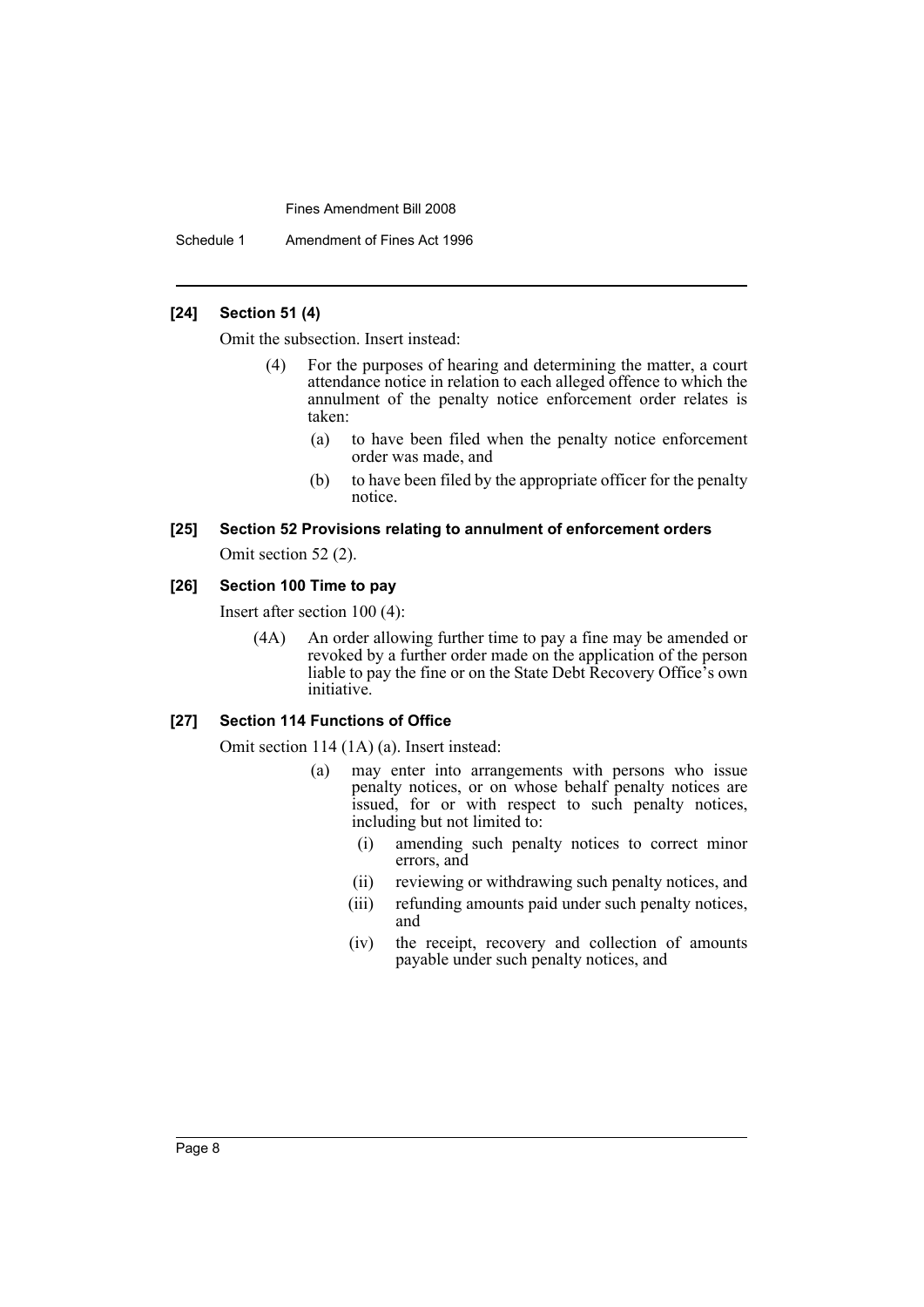Amendment of Fines Act 1996 Schedule 1

#### **[28] Section 116A**

Insert after section 116:

#### **116A Delegation**

The State Debt Recovery Office may delegate the exercise of any function of the Office that is imposed by or under this Act to any member of staff of the Office (except the Director of the Office), other than the following functions:

- (a) this power of delegation,
- (b) any function of the Office of making or issuing orders or warrants under this Act.

#### **[29] Section 117A Disclosure of information by State Debt Recovery Office**

Insert after section 117A (1) (a):

- (a1) to a tax officer (within the meaning of the *Taxation Administration Act 1996*) for the purposes of the administration or execution of a taxation law (within the meaning of that Act), including for the purpose of any legal proceedings arising out of a taxation law or a report of any such proceedings, or
- (a2) to a person engaged in the administration or execution of the following laws for the purposes of the administration or execution of those laws (including for the purpose of any legal proceedings arising out of any of those laws or a report of any such proceedings):
	- (i) the *First Home Owner Grant Act 2000* or a corresponding law of another State or a Territory,
	- (ii) the *Unclaimed Money Act 1995*, or

# **[30] Section 117A (3A)**

Insert after section 117A (3):

(3A) A tax officer who has obtained personal information under subsection (1) (a1) may disclose that information, in accordance with section 82 of the *Taxation Administration Act 1996*, as if that information had been obtained under or in relation to the administration of a taxation law.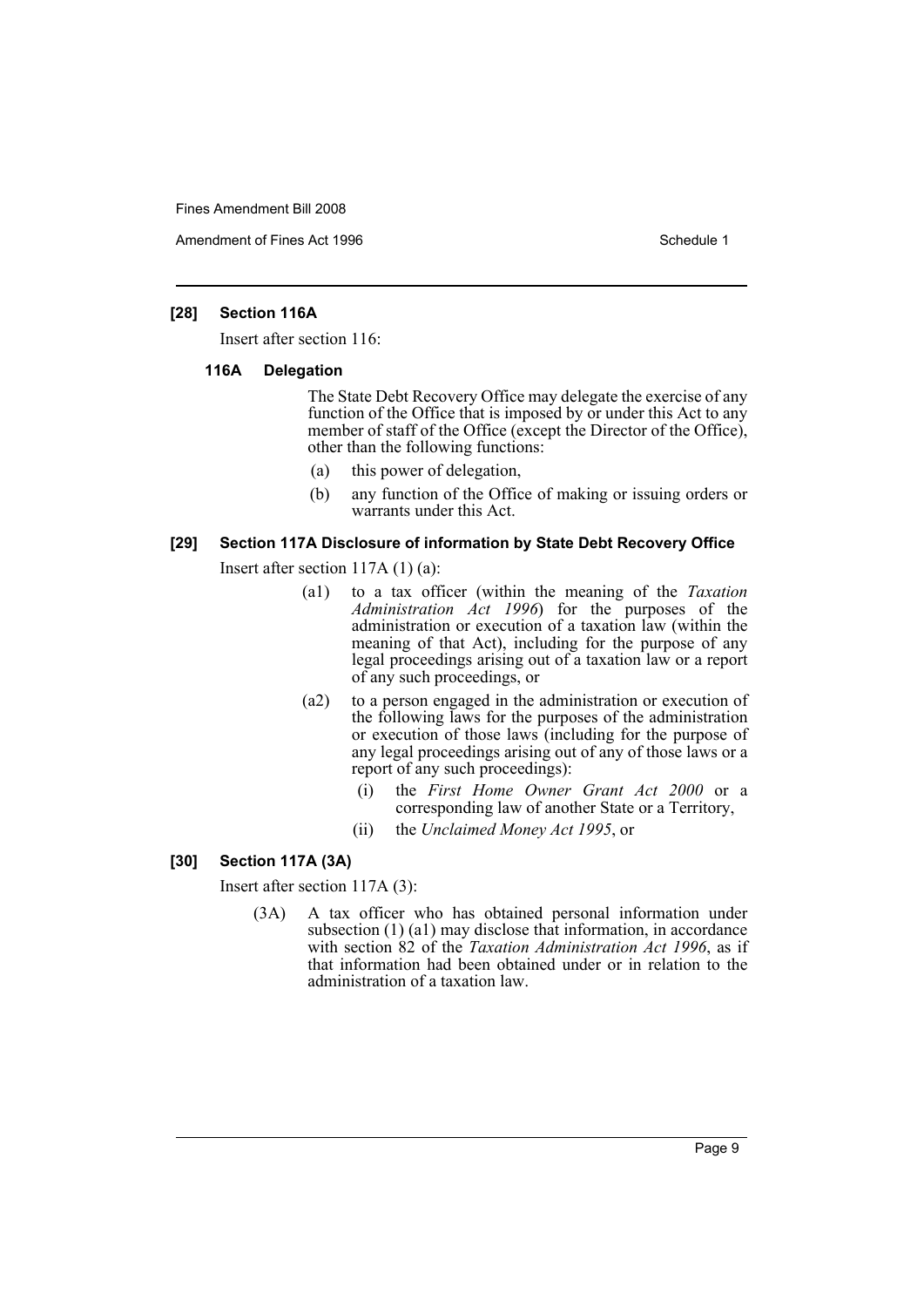Schedule 1 Amendment of Fines Act 1996

#### **[31] Section 126A**

Insert after section 126:

#### **126A Penalty notices and penalty reminder notices sent to recently reported address and returned to sender**

- (1) Despite sections 25 and 26, a penalty reminder notice may be issued to and served on a person even if the penalty notice to which it relates was returned as being undelivered to its sender after being sent to the person at the person's recently reported address, unless the appropriate officer concerned has received some other evidence that the penalty notice was not served on the person.
- (2) Despite section 42 (1), a penalty notice enforcement order may be made in relation to an offence even if the penalty notice or a penalty reminder notice (or both) in relation to the offence was returned as being undelivered to its sender after being sent to the person at the person's recently reported address, unless the State Debt Recovery Office has received some other evidence that the penalty notice was not served on the person.
- (3) In this section, *recently reported address*, in relation to a penalty notice or penalty reminder notice sent to a person, means:
	- (a) if, at the time the offence concerned is alleged to have been committed:
		- (i) an address was duly supplied by the person to an appropriate officer in response to a request for that address, and
		- (ii) the person had a legal obligation to supply the address to that officer,
		- unless paragraph (b) applies—the address so supplied, or
	- (b) if, after an address was supplied to an appropriate officer in accordance with paragraph (a), the records of the Roads and Traffic Authority in relation to a current driver licence or vehicle registration were altered to show a different address for the person—that address, or
	- (c) in any other case—an address shown in the records of the Roads and Traffic Authority in relation to a current driver licence or vehicle registration as the address of the person.

**Note.** Before any enforcement action can be taken in relation to a penalty notice, notice of the relevant penalty notice enforcement order must be served on the person concerned: see sections 59, 65 and 71. The State Debt Recovery Office must annul a penalty notice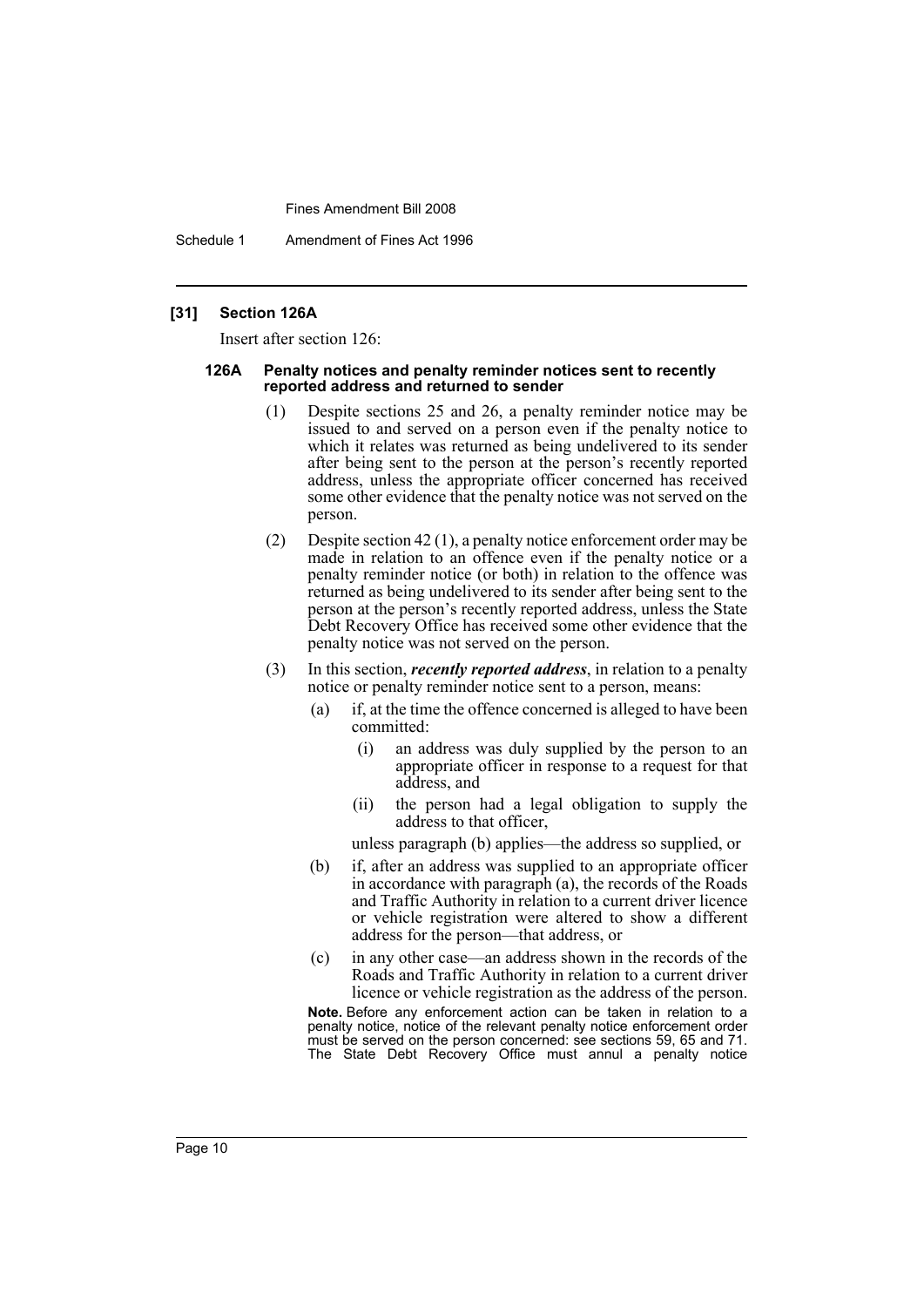Amendment of Fines Act 1996 Schedule 1

enforcement order if it is satisfied that the person concerned was not aware that a penalty notice had been issued until the enforcement order was served on the person: see section 49.

## **[32] Schedule 3 Savings, transitional and other provisions**

Insert at the end of clause 1 (1):

*Fines Amendment Act 2008*